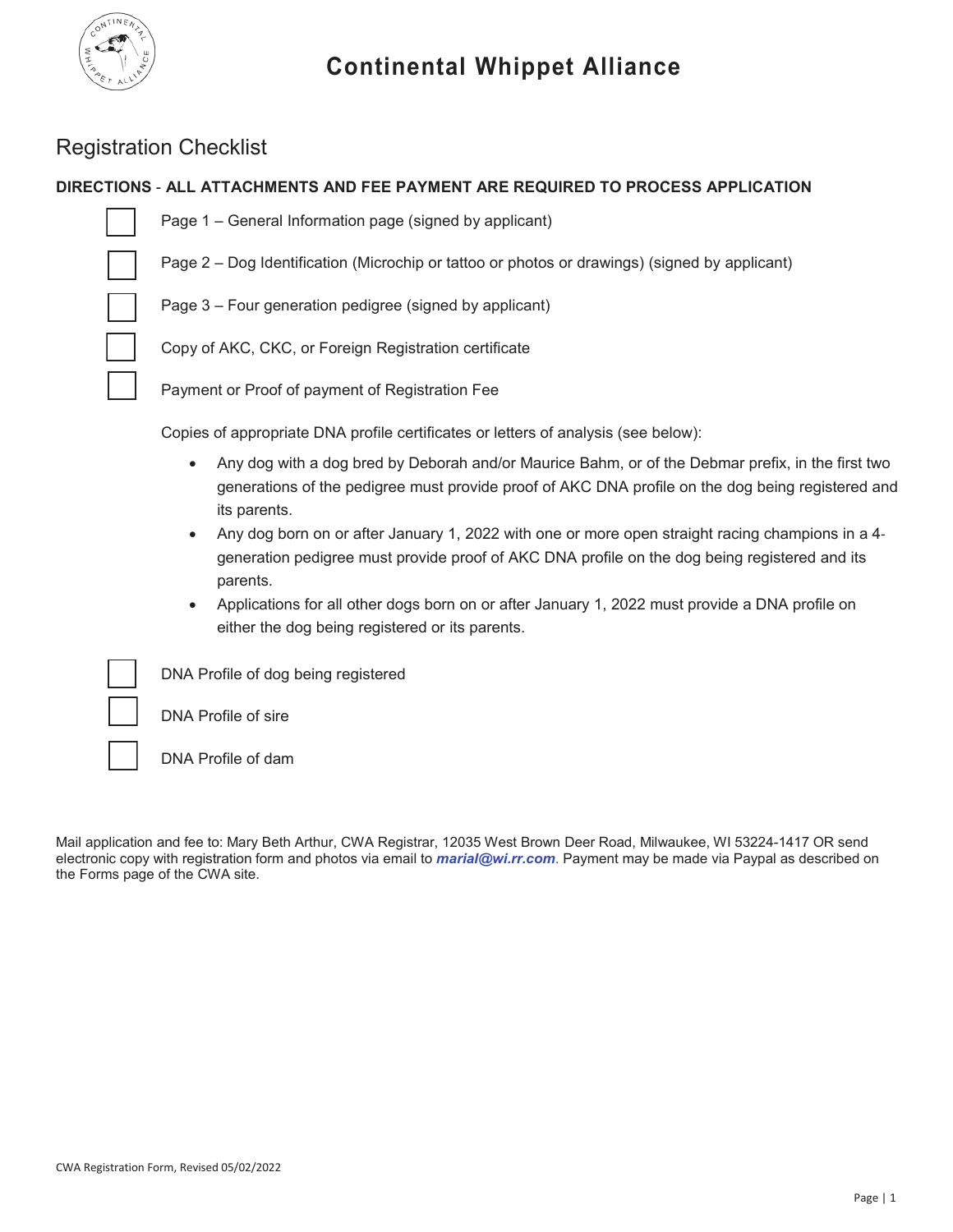**Continental Whippet Alliance**



# **NOTICE**

# **INELIGIBILITY OF CERTAIN DOGS AND INDIVIDUALS**

The Continental Whippet Alliance (CWA) Constitution, Article IV, Section 1, makes any dogs or owners barred by the AKC, CKC, or any other National Kennel Club or any National Purebred Whippet Racing Association ineligible for participation in CWA events. This ban is applicable to a four-generation pedigree. Any dog which is banned under the rule above, appearing in said four-generation pedigree will render a dog ineligible for CWA competition.

In addition, the applicant must have a minimum of one Bench Champion (American Kennel Club, Canadian Kennel Club, or the equivalent competitive Bench Champion title of a foreign country) or one Dual Purpose Champion (DPC) on each side of the 4 generation pedigree. At least one champion on one side of the pedigree MUST be no further back than the third generation (the bench champion can appear in the fourth generation on the other side). This requirement will apply to all litters born after April 1, 2015. Please note that these requirements will change for dogs born after August 1, 2022.

Below is a list of dogs and persons who have been barred by other national clubs. If the dog you are registering was purchased or obtained from one of the individuals named on this list, or if any of the dogs listed appear in the pedigree of your dog within four generations, your dog is not eligible to compete in CWA events and the registration application will be refused.

If your dog is deemed ineligible because of the rule named above, you have the right to appeal the ruling. The appeal should be directed to the CWA Registration Committee and sent to the CWA Registrar. Please note that the Continental Whippet Alliance is not in a position to judge the merits, details, or circumstances of a particular bar by another national organization. All bars by other national organizations will be enforced.

If you are in doubt as to whether your dog is eligible for CWA events, you may request an opinion on eligibility from the CWA Registrar. Any request for an eligibility opinion should be made at least one month before the deadline for the CWA competition you wish to enter.

# **INELIGIBILITY LIST**

The dogs and persons named below are ineligible to compete in CWA events (ban is applicable to four generation pedigree):

- x Whippet Club Racing Association (WCRA) ban of all dogs owned or bred by Mr. D. Lytham (1979, England; verified by American Whippet Club in 1983)
- x North American Whippet Racing Association (NAWRA) ban of Mr. C. A. Lewis and Lyth Kennel (5/5/90, USA). On 10/1/97 NAWRA lifted the ban; on 11/26/97 the CWA Registration Committee voted to uphold the lifetime ban.
- CWA ban, enacted July, 2019: All dogs owned in whole or in part by Jack Pulley (Sparta Whippets) are barred from participating in CWA Events. All dogs bred in whole or in part by Mr. Pulley, or sired by a dog owned in whole or in part by Mr. Pulley, and **born after May 11, 2018** are barred from participating in CWA Events and are not eligible for CWA Registration. All dogs bred in whole or in part by Mr. Pulley, or sired by a dog owned in whole or in part by Mr. Pulley, and **born after May 11, 2018** are barred from CWA eligibility in the required 4-generation pedigree for CWA Registration. (July, 2019) For Sparta Whippets born **before May 11, 2018:**
	- **•** No CWA Registrations will be issued to any Sparta Whippets unless they have an AKC DNA profile. DNA profiles of the said offspring can be taken at CWA expense.
	- **•** No Sparta Whippet may appear in a 4-generation pedigree unless it has an AKC DNA profile. DNA profiles of the said offspring can be taken at CWA expense.
- CWA ban enacted in October, 2021: All dogs owned in whole or in part by Deborah and/or Maurice Bahm (Debmar Whippets) are barred from participation in CWA events. All dogs bred by Deborah and/or Maurice Bahm born on or after August 17, 2021 are barred from participation in CWA events.

| <b>FOR REGISTRAR USE ONLY</b>                                                      |  |
|------------------------------------------------------------------------------------|--|
|                                                                                    |  |
|                                                                                    |  |
| <b>CWA Registration Number</b><br>the control of the control of the control of the |  |
| Date Issued                                                                        |  |

CWA Registration Form, Revised 05/02/2022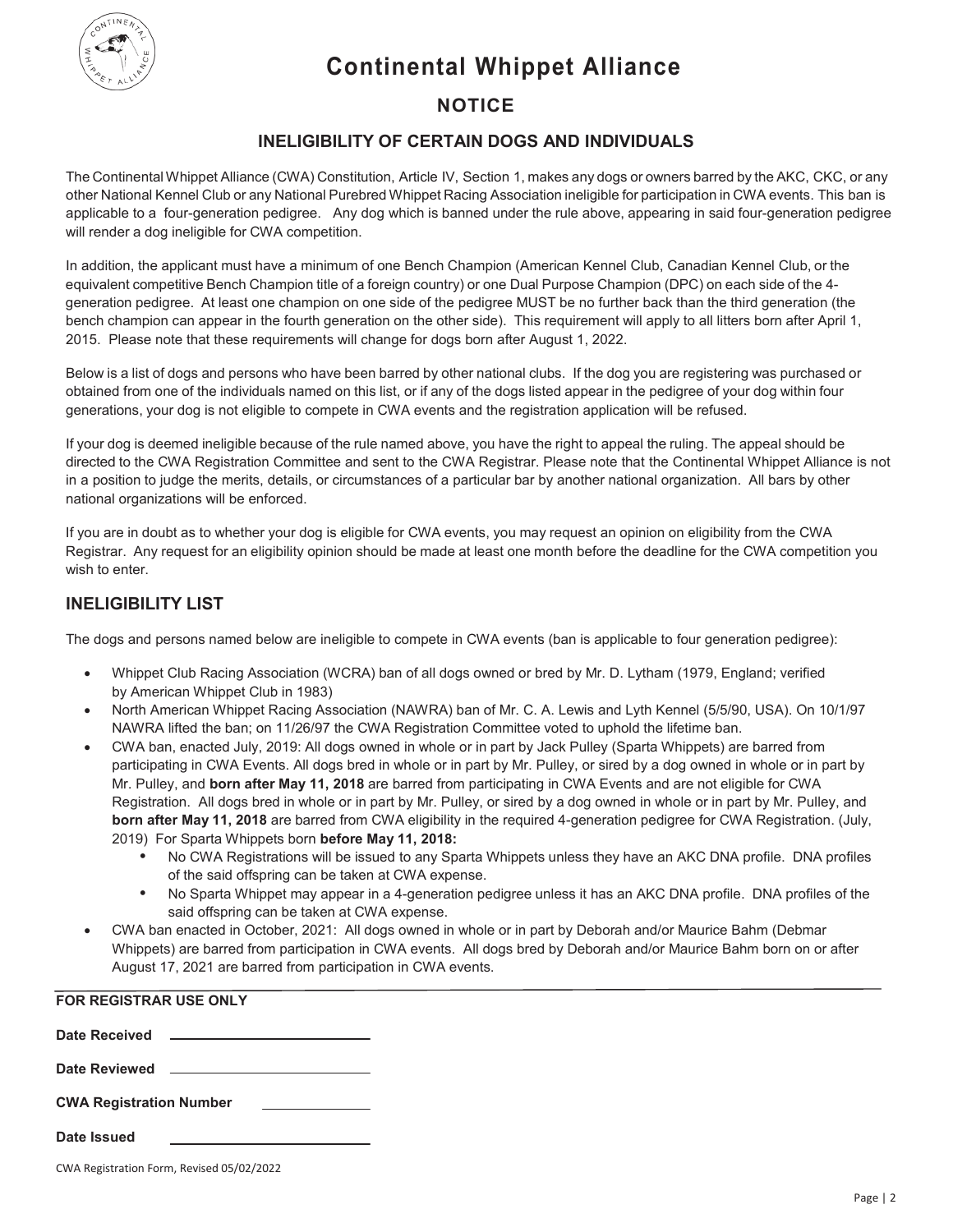

# **Continental Whippet Alliance**

# **REGISTRATION FORM**

| Please complete all sections:                                                                                                           |  |  |  |  |  |
|-----------------------------------------------------------------------------------------------------------------------------------------|--|--|--|--|--|
| <b>Registered Name of Whippet:</b>                                                                                                      |  |  |  |  |  |
| <b>Call Name of Whippet:</b><br><u> 1989 - Johann John Stein, markin fizik eta idazlearia (h. 1989).</u>                                |  |  |  |  |  |
| <b>Registration Number:</b>                                                                                                             |  |  |  |  |  |
| Check one:<br><b>AKC</b><br><b>CKC</b><br>Other (specify)                                                                               |  |  |  |  |  |
| Date of Birth:<br><u> 1989 - Johann Stoff, deutscher Stoff, der Stoff, der Stoff, der Stoff, der Stoff, der Stoff, der Stoff, der S</u> |  |  |  |  |  |
| Breeder(s):                                                                                                                             |  |  |  |  |  |
| <b>Breeder(s) Address:</b>                                                                                                              |  |  |  |  |  |
| Dog Owner(s):<br><u> 1989 - Johann John Stein, mars an deutscher Stein († 1918)</u>                                                     |  |  |  |  |  |
| Dog Owner(s) Address:                                                                                                                   |  |  |  |  |  |
| Dog Owner(s) E-mail:                                                                                                                    |  |  |  |  |  |
| Dog Owner(s) Phone:                                                                                                                     |  |  |  |  |  |
|                                                                                                                                         |  |  |  |  |  |

### **DIRECTIONS - ALL ATTACHMENTS AND THE FEE PAYMENT ARE REQUIRED TO PROCESS APPLICATION**

1. Fill out the application in full and sign it.

2. Attach a copy of the official AKC, CKC, or foreign registration form.

3. Attach an accurate, signed four-generation pedigree.

4. Enclose registration fee or proof of payment. Make checks payable to CWA. RETURNED CHECKS- there will be a fee charged for all checks returned to the Treasurer; fee to be based on bank charge and handling fee at time of transaction. Alternatively, payment may be made via Paypal as described on the Forms page of the CWA site. (http://continentalwhippetalliance.com/forms.htm) 5. Mail all application materials to: Mary Beth Arthur, CWA Registrar, 12035 West Brown Deer Road, Milwaukee, WI 53224-1417 OR email all electronic application materials to marial@wi.rr.com.

I certify that I am the actual owner of this Whippet and that the information provided on this form is correct to the best of my knowledge. I agree to abide by the rules and regulations of the CWA and by the objects and purpose stated in the CWA Constitution and Bylaws.

I understand that the Registration Committee has the absolute right to refuse or rescind CWA registration numbers of any dog or bitch for cause. "Cause" in this instance includes, but is not limited to, events such as permanent removal of a dog's registration number by the original registering body (not including incidents where registration is suspended for investigatory purposes and the registration is later upheld as correct), banning of the owner or breeder by AKC, CKC or any other National Kennel Club or National Purebred Racing Association, or any other circumstance in which the dog's pedigree is discovered to be falsified or otherwise invalid. I agree to submit my dog for DNA and/or drug testing, if requested, at CWA expense.

**Signature of Owner**

**Date**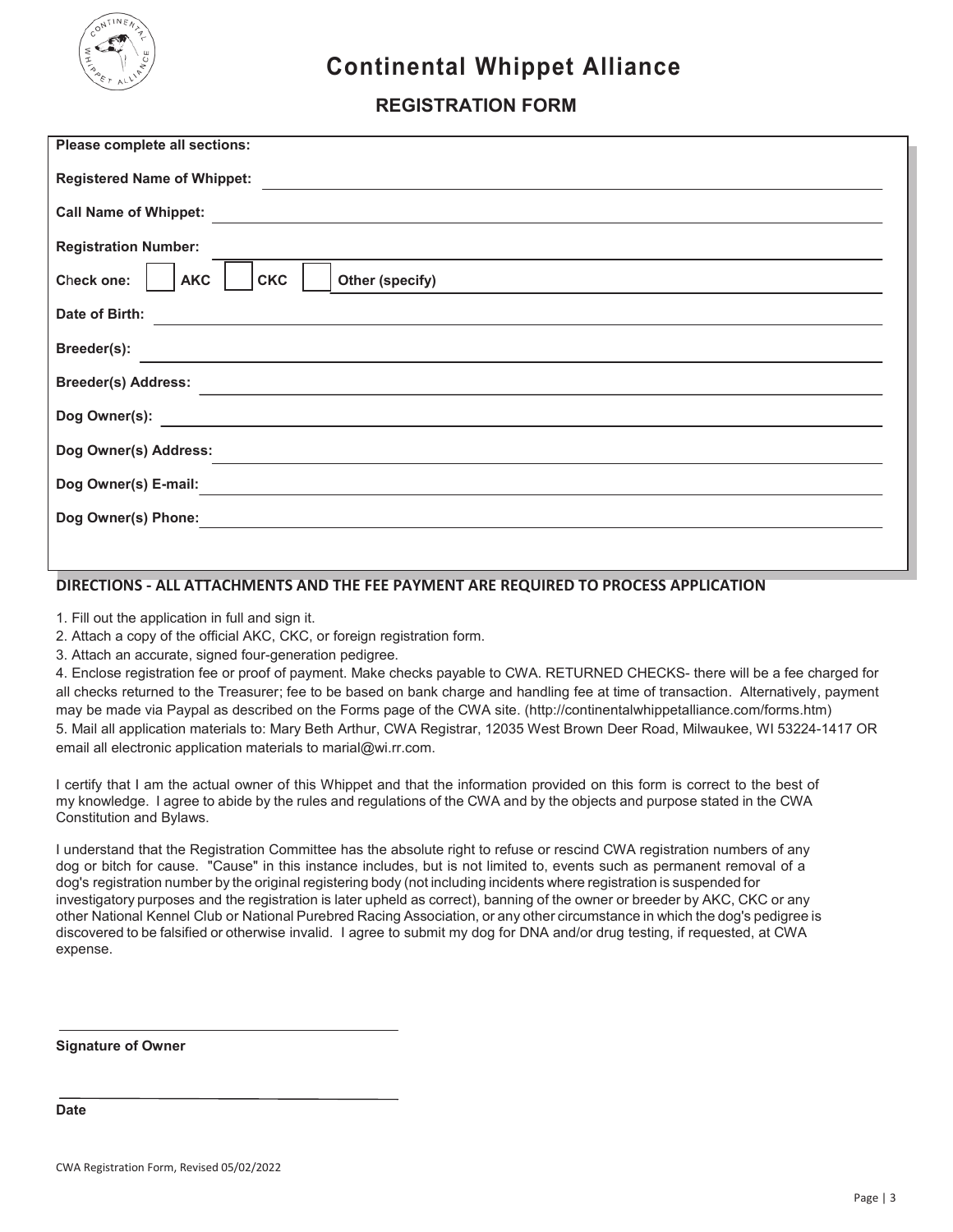

# **DOG IDENTIFICATION**

**For dogs with permanent identification, enter either Tattoo Marking OR Microchip Number:**

<u> 1989 - Johann Stoff, deutscher Stoffen und der Stoffen und der Stoffen und der Stoffen und der Stoffen und der</u>

**Tattoo:**

**Microchip Number:**

**For dogs without permanent identification, fill in the drawings below or attach photos (preferred) to application:**

**CHECK HERE IF PHOTOS ARE INCLUDED SEPARATELY FROM APPLICATION**









**Signature of Owner**

**Date**